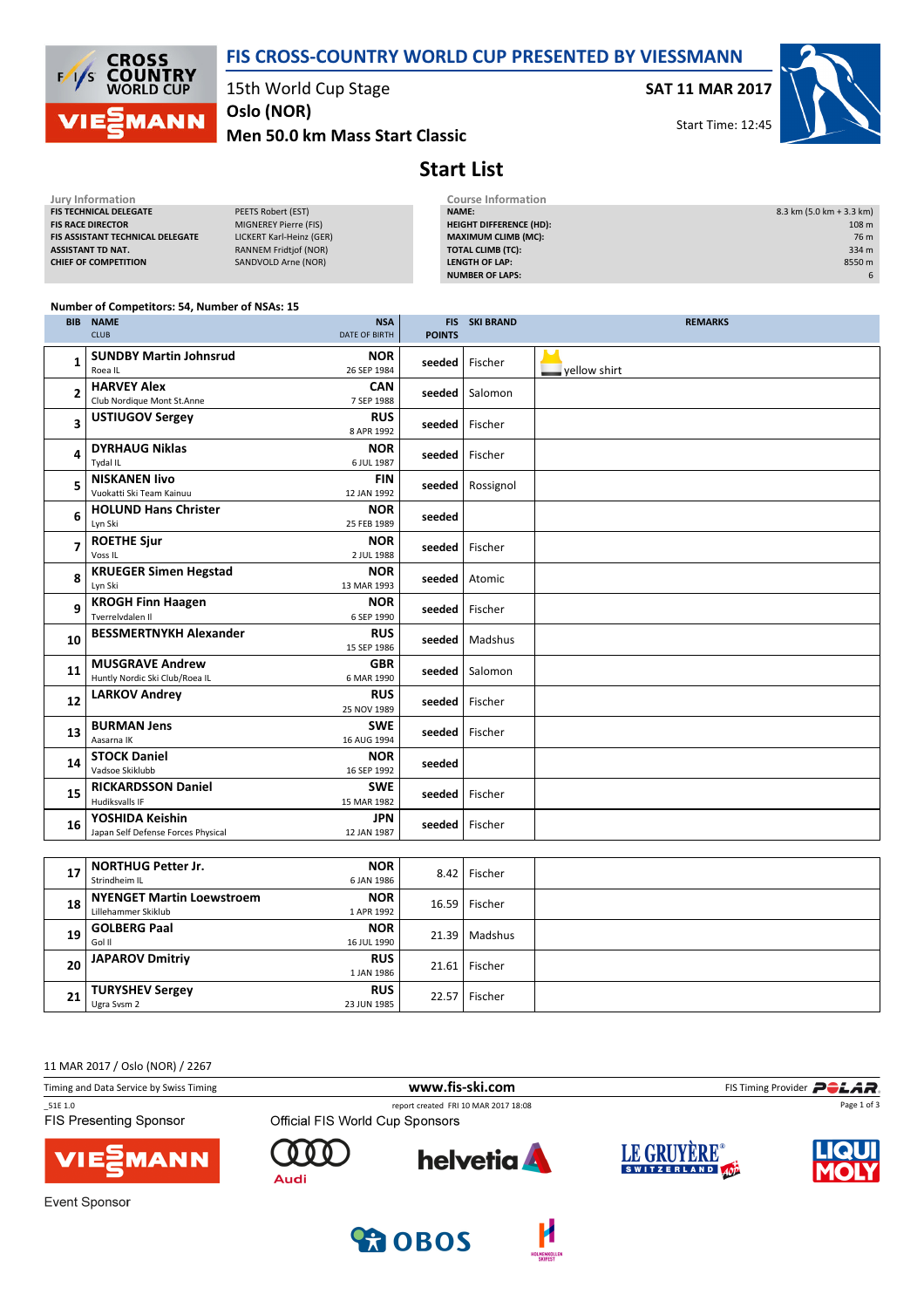#### FIS CROSS-COUNTRY WORLD CUP PRESENTED BY VIESSMANN



15th World Cup Stage

Men 50.0 km Mass Start Classic Oslo (NOR)

SAT 11 MAR 2017



Start Time: 12:45

# Start List

|    | <b>BIB NAME</b><br><b>CLUB</b>                                               | <b>NSA</b><br>DATE OF BIRTH             | <b>POINTS</b> | <b>FIS SKI BRAND</b> | <b>REMARKS</b> |
|----|------------------------------------------------------------------------------|-----------------------------------------|---------------|----------------------|----------------|
| 22 | <b>VITSENKO Alexey</b>                                                       | <b>RUS</b><br>20 APR 1990               | 23.68         |                      |                |
| 23 | <b>JAUHOJAERVI Sami</b><br>Vuokatti Ski Team Kainuu                          | <b>FIN</b><br>5 MAY 1981                | 23.90         | Oneway               |                |
| 24 | <b>RUNDGREEN Mathias</b><br>Byaasen Skiklub                                  | <b>NOR</b><br>21 FEB 1991               | 24.04         | Rossignol            |                |
| 25 | <b>KERSHAW Devon</b><br>Onaping Falls Nordics Ski Club                       | <b>CAN</b><br>20 DEC 1982               | 24.18         | Fischer              |                |
| 26 | <b>JOHANSSON Martin</b><br>IFK Mora SK                                       | <b>SWE</b><br>26 SEP 1984               | 25.58         | Rossignol            |                |
| 27 | <b>BAUMANN Jonas</b><br>Tambo Spluegen                                       | <b>SUI</b><br>27 MAR 1990               | 25.76         | Atomic               |                |
| 28 | <b>SCHNIDER Ueli</b><br><b>Gardes Frontieres</b>                             | <b>SUI</b><br>29 MAR 1990               | 25.79         | Fischer              |                |
| 29 | <b>NOECKLER Dietmar</b><br>G.S. FIAMME ORO MOENA                             | <b>ITA</b><br>29 SEP 1988               | 25.94         | Fischer              |                |
| 30 | <b>GLAVATSKIKH Konstantin</b><br>Dinamo                                      | <b>RUS</b><br>16 APR 1985               | 26.02         | Fischer              |                |
| 31 | <b>POLTORANIN Alexey</b>                                                     | <b>KAZ</b><br>29 APR 1987               | 27.02         | Fischer              |                |
| 32 | <b>ANDERSSON Simon</b><br>Falun-Borlaenge SK                                 | <b>SWE</b><br>10 MAY 1991               | 27.58         | Madshus              |                |
| 33 | <b>PATTERSON Scott</b><br>APU Nordic Ski Center<br><b>FRORUD Espen Udjus</b> | <b>USA</b><br>28 JAN 1992<br><b>NOR</b> | 27.70         |                      |                |
| 34 | Skiptvet II<br><b>HOFFMAN Noah</b>                                           | 10 APR 1991<br><b>USA</b>               | 27.78         |                      |                |
| 35 | Ski and Snowboard Club Vail<br><b>NORRIS David</b>                           | 1 AUG 1989<br><b>USA</b>                | 29.33         | Madshus              |                |
| 36 | APU Nordic Ski Center<br><b>WICK Thomas</b>                                  | 12 DEC 1990<br><b>GER</b>               | 34.51         |                      |                |
| 37 | SC Motor Zella-Mehlis<br><b>LUSTGARTEN Benjamin</b>                          | 12 APR 1991<br><b>USA</b>               | 34.76         | Fischer              |                |
| 38 | Craftsbury Nordic Ski Club<br><b>JOENSSON Emil</b>                           | 17 APR 1992<br><b>SWE</b>               | 39.12         |                      |                |
| 39 | Anna o Emil SK<br><b>NILSEN Vegard Bjerkreim</b>                             | 15 AUG 1985<br><b>NOR</b>               | 40.96         | Fischer              |                |
| 40 | Lillehammer Skiklub<br><b>SANDSTROEM Bjoern</b>                              | 2 SEP 1993<br><b>SWE</b>                | 41.21         | Fischer              |                |
| 41 | Piteaa Elit SK<br><b>NOUSIAINEN Ville</b>                                    | 17 FEB 1995<br>FIN                      | 42.20         |                      |                |
| 42 | Kouvolan Hiihtoseura<br><b>MYSEN Eirik</b>                                   | 5 DEC 1983<br><b>NOR</b>                | 42.87         | Peltonen             |                |
| 43 | Oseberg Skilag<br><b>KENNEDY Russell</b>                                     | 6 MAY 1993<br><b>CAN</b>                | 43.03         |                      |                |
| 44 | Canmore Nordic Ski Club<br><b>KITTILAE Kusti</b>                             | 7 OCT 1991<br>FIN                       | 43.88         | Salomon              |                |
| 45 | Oulun Hiihtoseura<br><b>KUEHNE Andy</b>                                      | 9 SEP 1981                              | 45.74         | Fischer              |                |
| 46 | WSC Erzgebirge Oberwiesenthal                                                | GER<br>19 NOV 1987                      | 46.35         | Rossignol            |                |
| 47 | <b>RANKEL Raido</b><br>Voru Skiclub                                          | <b>EST</b><br>13 JAN 1990               | 46.80         | Fischer              |                |

11 MAR 2017 / Oslo (NOR) / 2267

| Timing and Data Service by Swiss Timing  |                                 | www.fis-ski.com                      |                                            | FIS Timing Provider <b>POLAR</b> |
|------------------------------------------|---------------------------------|--------------------------------------|--------------------------------------------|----------------------------------|
| 51E 1.0<br><b>FIS Presenting Sponsor</b> | Official FIS World Cup Sponsors | report created FRI 10 MAR 2017 18:08 |                                            | Page 2 of 3                      |
| <b>VIE</b> MANN                          | Audi                            | <b>helvetia</b>                      | LE GRUYÈRE <sup>®</sup><br>SWITZERLAND 40P | <b>IQUI</b>                      |
| Event Sponsor                            |                                 |                                      |                                            |                                  |